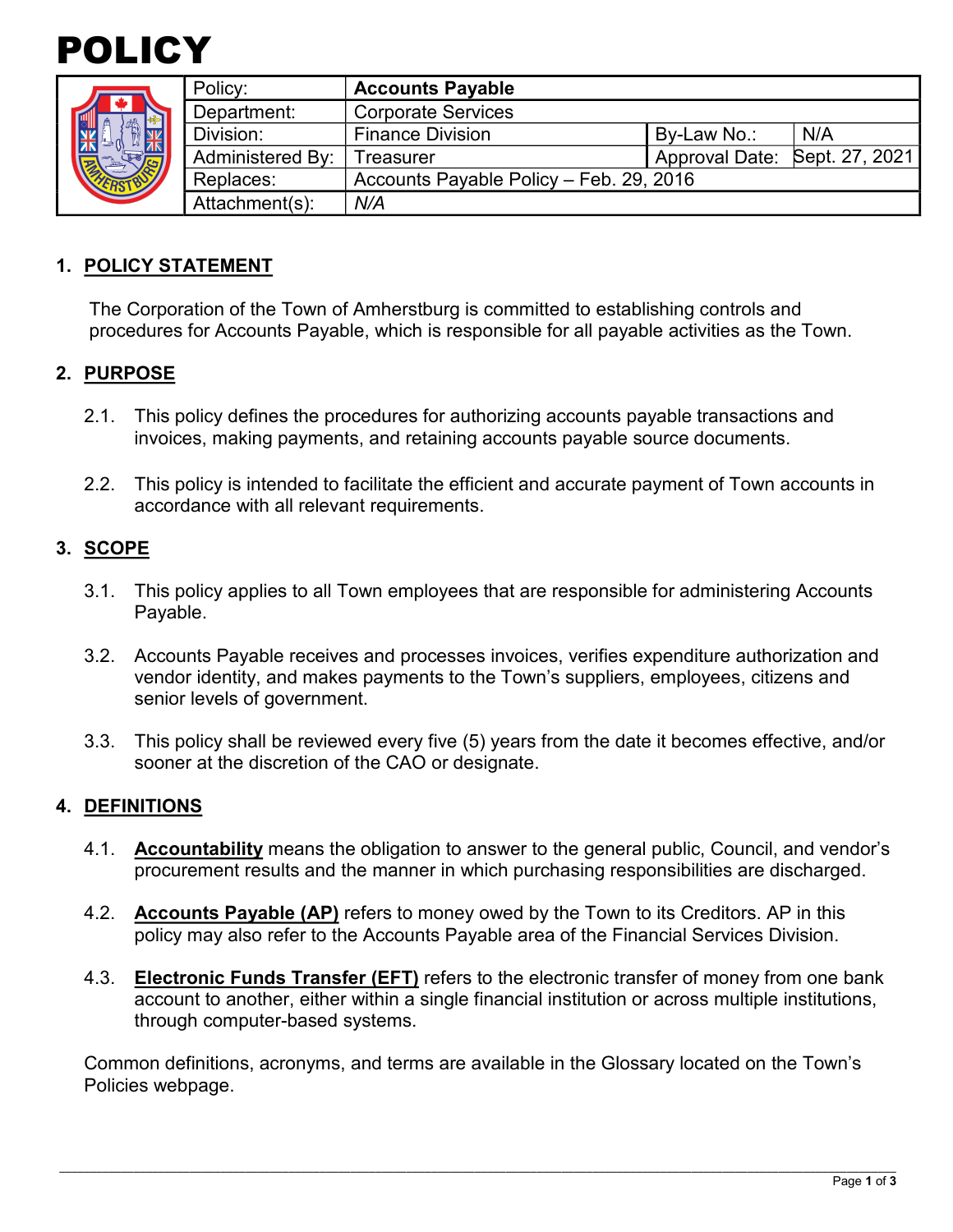## **5. INTERPRETATIONS**

Any reference in this policy to any statute or any section of a statute shall, unless expressly stated, be deemed to be reference to the statute as amended, restated or re-enacted from time to time. Any references to a by-law or Town policy shall be deemed to be a reference to the most recent passed policy or by-law and any replacements thereto.

## **6. GENERAL CONDITIONS**

#### 6.1. **Approval and Support**

6.1.1. Town accounts may be paid only after the appropriate Manager approval has been received by AP, adequate supporting documentation has been received, receipt of goods and/or services has been verified, and payment terms have been met.

### 6.2. **Signing Authority and Authorization**

- 6.2.1. The authority to approve payments is prescribed from the Expenditure Approval thresholds defined in the Town's Procurement Policy.
	- 6.2.1.1. Other restrictions on payments and approvals may apply based on the Town's Procurement Policy.

#### 6.3. **Invoices and Supporting Documentation**

6.3.1. Invoices are received and approved by the appropriate Manager or Director, prior to processing by AP.

#### 6.4. **Payment Methods**

#### 6.4.1. **Primary Payment Methods**

- 6.4.1.1. Town suppliers may be paid by cheque or EFT.
	- a. Under limited circumstances, a bank draft or wire transfer may be used for payment.

#### 6.4.2. **Right of Offset**

- 6.4.2.1. If a payee owes money to the Town, these funds may be deducted from any payments issued by AP.
- 6.4.2.2. Offsets must be authorized by the originating department and be reviewed by the Treasurer.

### 6.4.3. **Third-Party Demands**

6.4.3.1. Third-party demands are legal requests made by external parties for funds to be deducted from payments issued to a debtor by the Town.